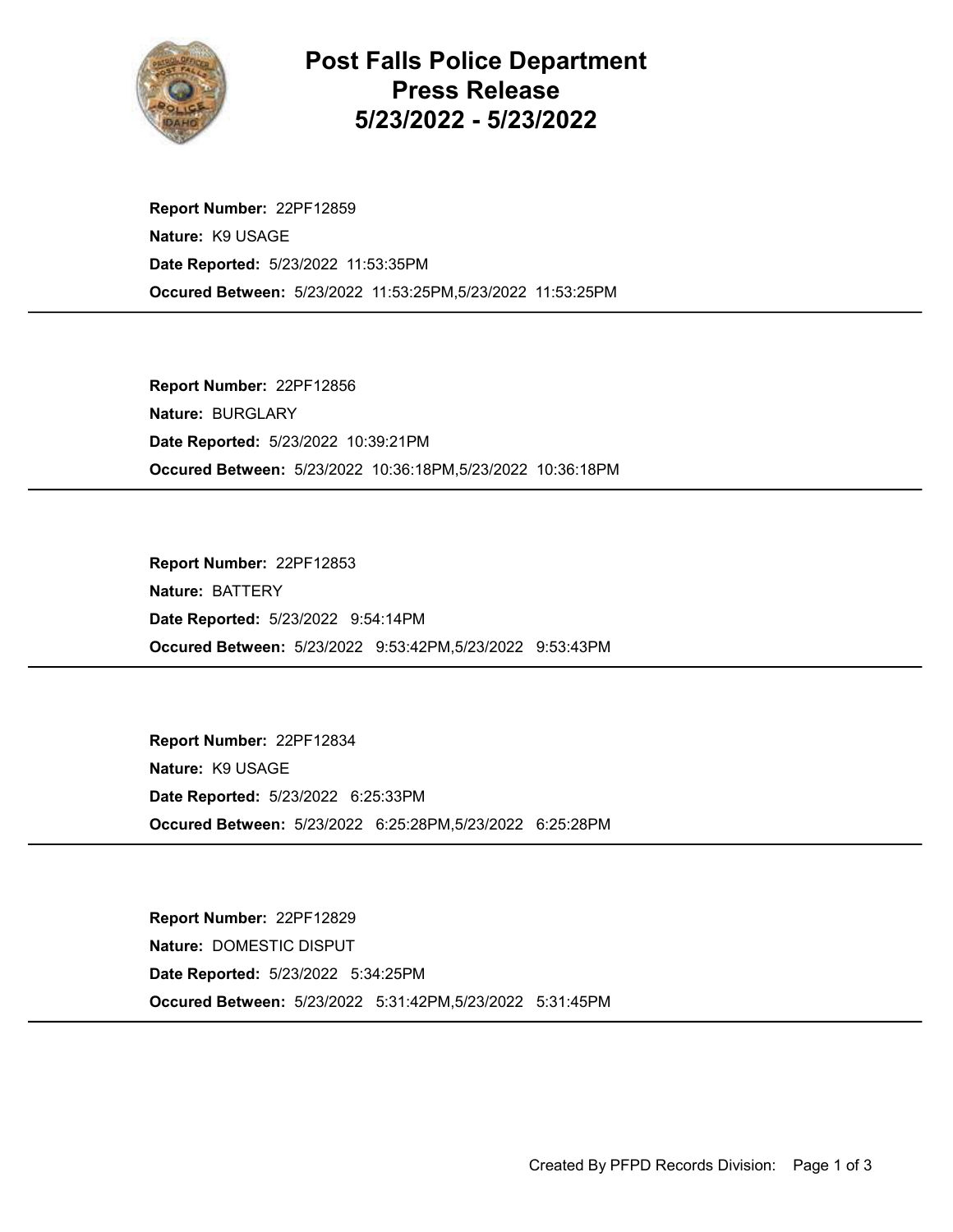Occured Between: 5/23/2022 3:40:08PM,5/23/2022 3:40:08PM Report Number: 22PF12807 Nature: ACCIDENT UNK Date Reported: 5/23/2022 3:40:38PM

Occured Between: 11/1/2021 12:00:00AM,5/15/2022 12:00:00AM Report Number: 22PF12782 Nature: SOR VIOLATION Date Reported: 5/23/2022 12:51:21PM

Occured Between: 3/19/2022 12:00:00PM,5/11/2022 12:00:00PM Report Number: 22PF12780 Nature: THEFT Date Reported: 5/23/2022 12:26:12PM

Occured Between: 5/23/2022 10:00:00AM,5/23/2022 12:05:08PM Report Number: 22PF12778 Nature: FORGERY Date Reported: 5/23/2022 12:05:52PM

Occured Between: 5/20/2022 5:30:00PM,5/23/2022 7:00:00AM Report Number: 22PF12766 Nature: MAL INJURY Date Reported: 5/23/2022 10:14:03AM

Occured Between: 5/22/2022 6:00:00PM,5/23/2022 9:00:00AM Report Number: 22PF12756 Nature: VEHICLE THEFT Date Reported: 5/23/2022 9:34:34AM